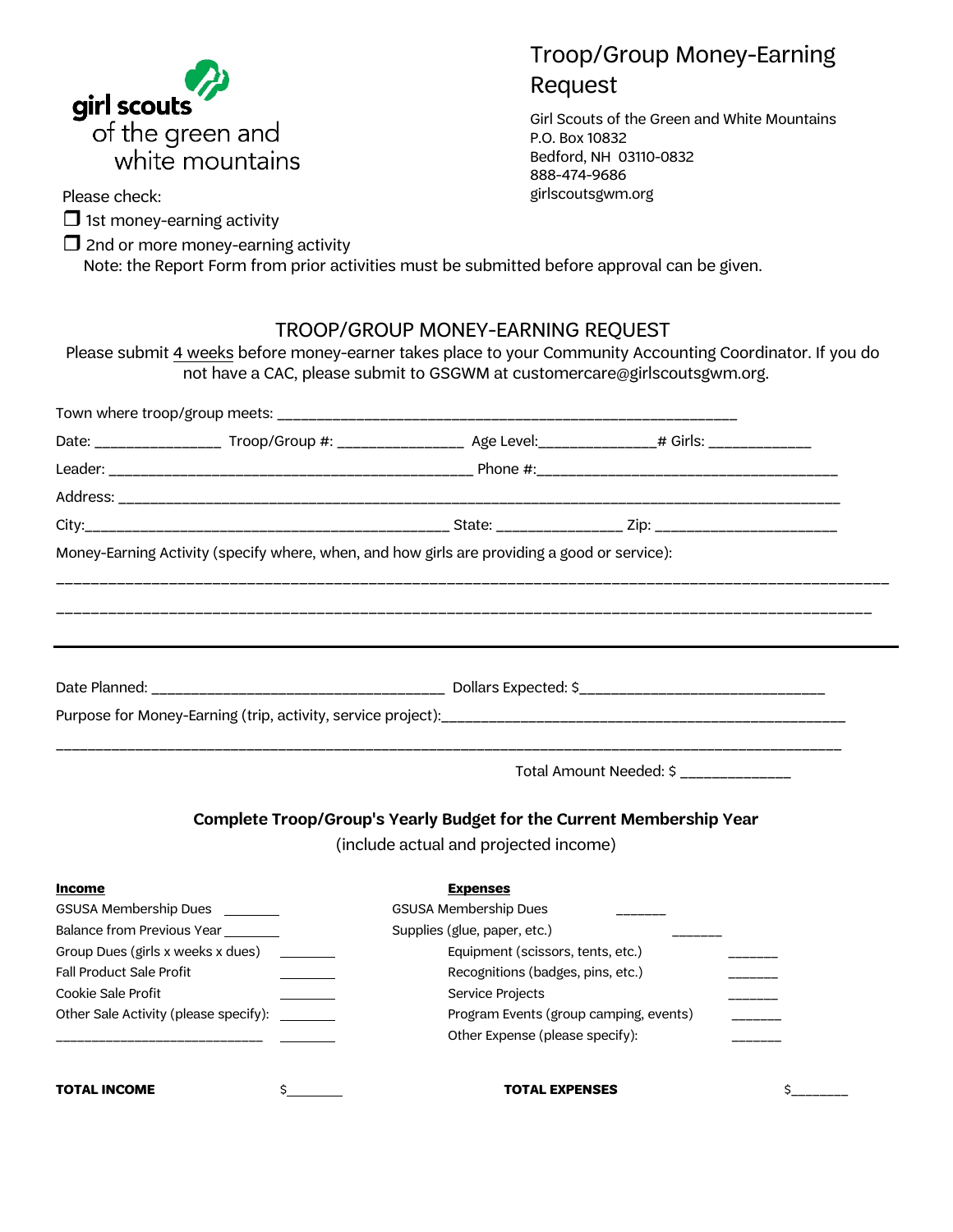### **Council Operating Procedure:**

Money-earning activities will not be approved unless the troop/group has participated in the available council-sponsored product sales.

How many money-earning activities do you plan to conduct this year (excluding Fall Product Sale and GS Cookie Sale)?

What is your plan if the expected dollars needed are not raised through this money-earning activity?

We have reviewed the Supplemental Money-Earning Activity Procedures.

Troop/Group Members Signatures:

|                                     | _Date: ___________________ |
|-------------------------------------|----------------------------|
|                                     |                            |
|                                     | <b>Approval Given</b>      |
|                                     |                            |
| <b>First money-earner:</b>          |                            |
|                                     |                            |
|                                     | _Date: ________________    |
|                                     |                            |
| <b>Second or more money-earner:</b> |                            |
|                                     | Date: ________________     |
|                                     |                            |
|                                     | Date: __________________   |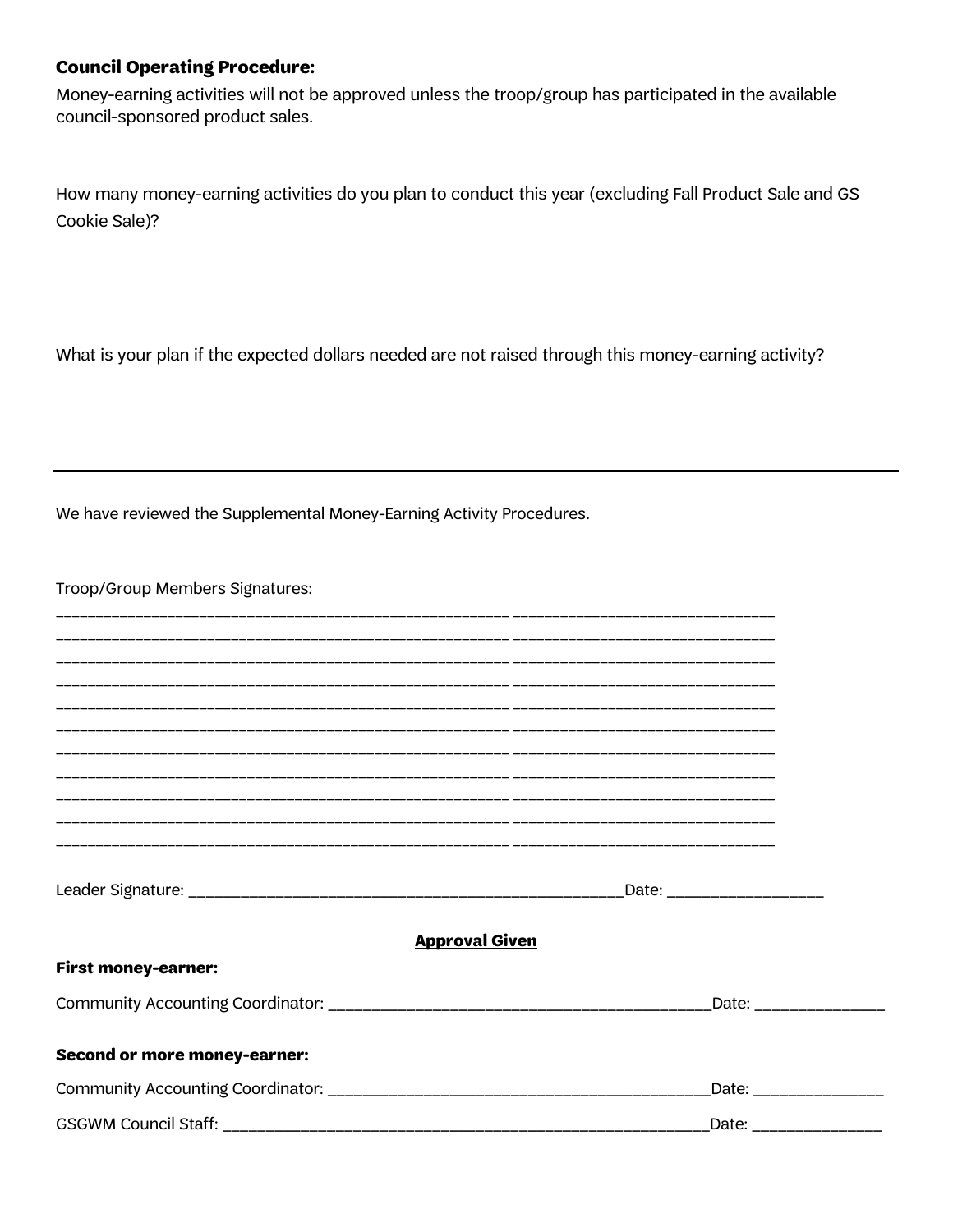

|                                                                                                                                                                                                                                                                           |  |  | Service Unit #_____________Troop/Group # ________________________Grade level _____________________ |  |  |
|---------------------------------------------------------------------------------------------------------------------------------------------------------------------------------------------------------------------------------------------------------------------------|--|--|----------------------------------------------------------------------------------------------------|--|--|
|                                                                                                                                                                                                                                                                           |  |  |                                                                                                    |  |  |
|                                                                                                                                                                                                                                                                           |  |  |                                                                                                    |  |  |
|                                                                                                                                                                                                                                                                           |  |  |                                                                                                    |  |  |
|                                                                                                                                                                                                                                                                           |  |  |                                                                                                    |  |  |
|                                                                                                                                                                                                                                                                           |  |  |                                                                                                    |  |  |
|                                                                                                                                                                                                                                                                           |  |  |                                                                                                    |  |  |
| Type of money-earning project (include how girls are providing a good or service):<br>                                                                                                                                                                                    |  |  |                                                                                                    |  |  |
|                                                                                                                                                                                                                                                                           |  |  |                                                                                                    |  |  |
|                                                                                                                                                                                                                                                                           |  |  |                                                                                                    |  |  |
|                                                                                                                                                                                                                                                                           |  |  |                                                                                                    |  |  |
|                                                                                                                                                                                                                                                                           |  |  |                                                                                                    |  |  |
|                                                                                                                                                                                                                                                                           |  |  |                                                                                                    |  |  |
|                                                                                                                                                                                                                                                                           |  |  |                                                                                                    |  |  |
|                                                                                                                                                                                                                                                                           |  |  |                                                                                                    |  |  |
|                                                                                                                                                                                                                                                                           |  |  |                                                                                                    |  |  |
|                                                                                                                                                                                                                                                                           |  |  |                                                                                                    |  |  |
|                                                                                                                                                                                                                                                                           |  |  |                                                                                                    |  |  |
| My daughter $\frac{1}{2}$<br>has my<br>permission to participate in the above money-earning project. In doing so, I agree to<br>accept financial responsibility for all products and/or money she receives and will also<br>see that she has adult guidance at all times. |  |  |                                                                                                    |  |  |
|                                                                                                                                                                                                                                                                           |  |  |                                                                                                    |  |  |
|                                                                                                                                                                                                                                                                           |  |  |                                                                                                    |  |  |

## PARENT PERMISSION FOR TROOP MONEY EARNING

04/01/2017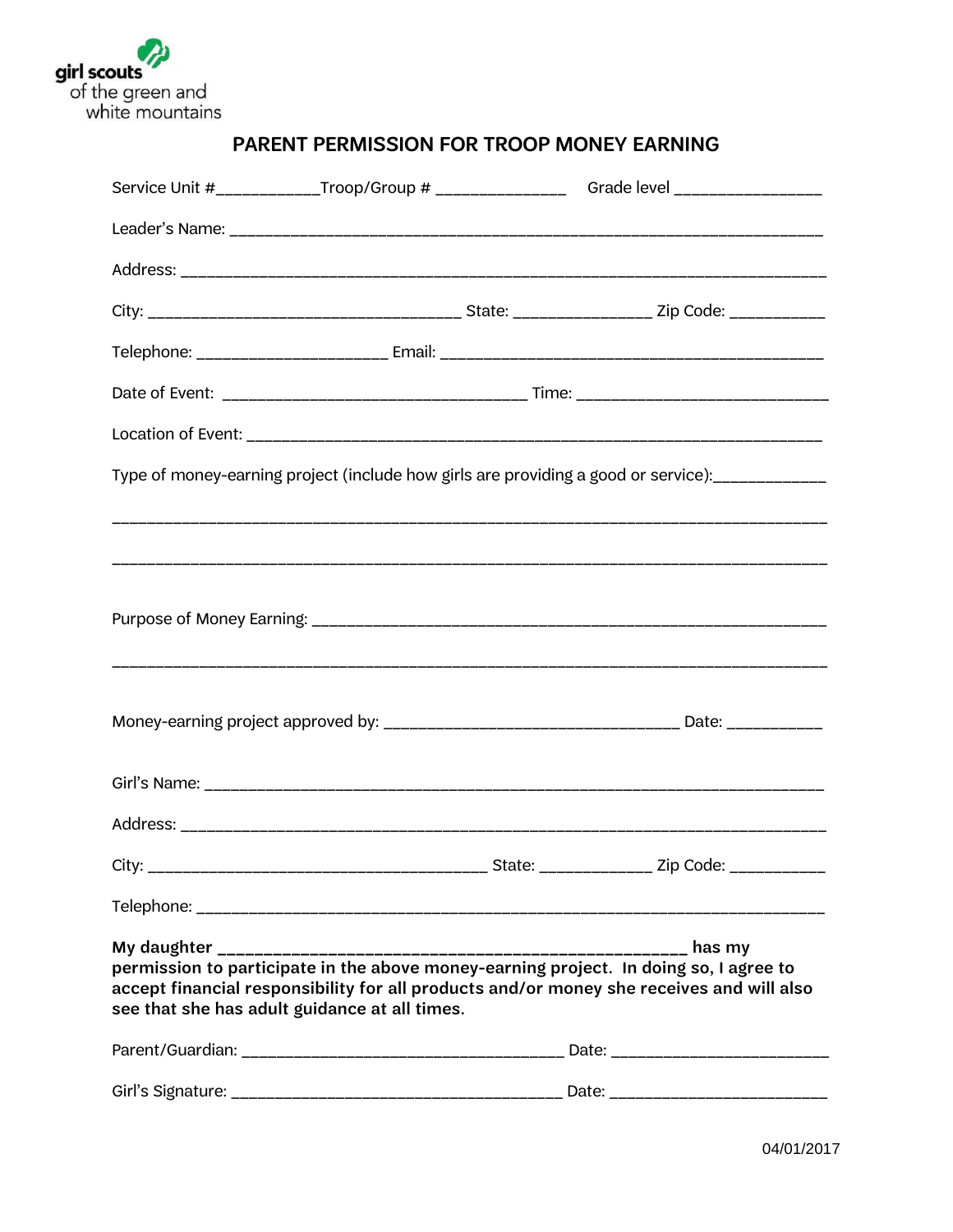

## **Supplemental Money-Earning Activities**

GOAL: That all money-earning activities should be an experience that gives girls the opportunity to develop selfconfidence and to practice and develop skills in goal-setting, budgeting, marketing, and customer relations.

The Girl Scout Cookie Sale and Fall Product Sale are the primary money-earning activities in which girls can participate. If additional funds are needed to participate in programs, the following guidelines must be met:

- Troops/Groups or Service Units must submit a Troop/*Group Money-Earning Permission* form at least four (4) weeks prior to the activity to the appropriate Community Accounting Coordinator.
- Any additional requests must be submitted through the Community Accounting Coordinator to GSGWM at least four (4) weeks prior to the money-earning activity.
- Money-earning activities will not be approved unless the troop/group has participated in the available councilsponsored product sales.
- Money-earning activities must be approved in advance in order to ensure coverage by the Girl Scout liability and accident insurance.
- Money-earning activities need to be age appropriate, suited to the abilities of the girls, and be consistent with the goals and standards of Girl Scouting as presented in *Safety Activity Checkpoints* and the *Blue Book of Basic Documents.*
- Money-earners require the girls to provide a good or service to receive money. The following suggestions of appropriate money-earning activities are offered as a guideline. It should not be construed as an all-inclusive list, nor does selecting an activity from this list guarantee approval:
	- o Car washes
	- o Garage/yard sales
	- o Holiday gift wrapping
	- o Collect and redeem recyclable materials
	- o Babysitting at a town meeting, school meeting, or other public places
	- o Homemade craft/bake sale
	- o Conduct a class for younger children in crafts, puppets, woodworking, bike repair
	- o Approved program activities such as badge workshop
	- o Raking leaves, shoveling snow, weeding gardens
	- o Birthday party or delivery service
	- o A play, dance, fashion/talent show, costume party, karaoke night
	- o Suppers, lunches, breakfasts, teas, etc.

#### • **The following activities would not be approved:**

- o Raise or solicit money for other organizations while acting in the capacity of a Girl Scout.
- o Raffles, games of chance or drawings
- o Direct solicitation of money (donation jars/buckets)
- o Product demonstration parties
- o Sale of any commercial product
- o Restaurant (or other business coupon) with a percentage gain
- o Any 'a-thon': bike, walk, rock
- o Crowdfunding (GoFundMe or other program/sites)
- Money-earning activities may not be conducted on the Internet.
- Group money-earning activities may not be held during the published dates of council-sponsored sales: Fall Product Sale or the Girl Scout Cookie Sale.
- The purpose and cost of money-earning activities must be made known to the girls and their parents. Parents must sign a *Parental Permission for Money-Earning Activities* form before their daughter's participation in any money-earning activity.